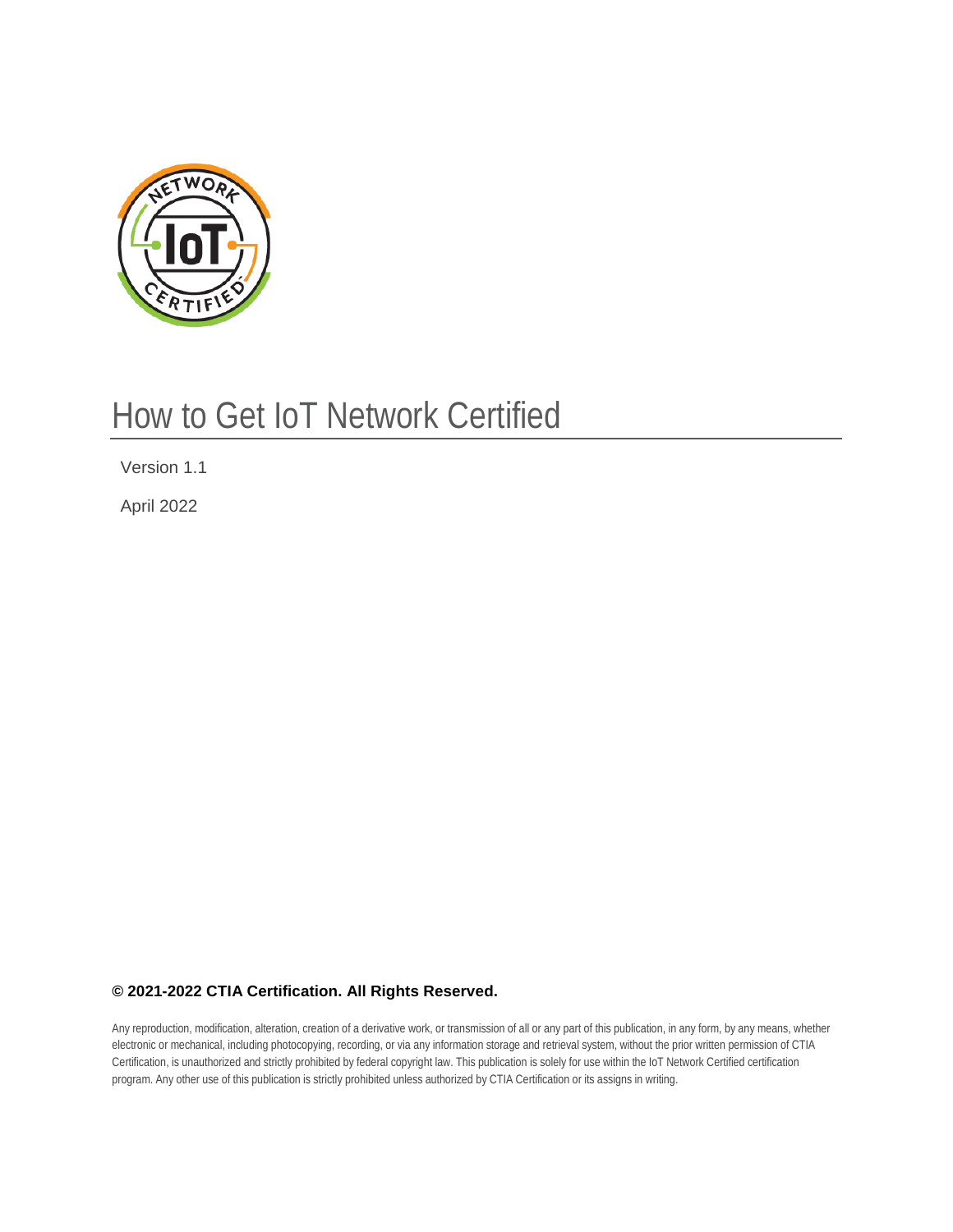CTIA Certification LLC 1400 16th Street, NW Suite 600 Washington, DC 20036

1.202.785.0081

[programs@ctiacertification.org](mailto:programs@ctiacertification.org)

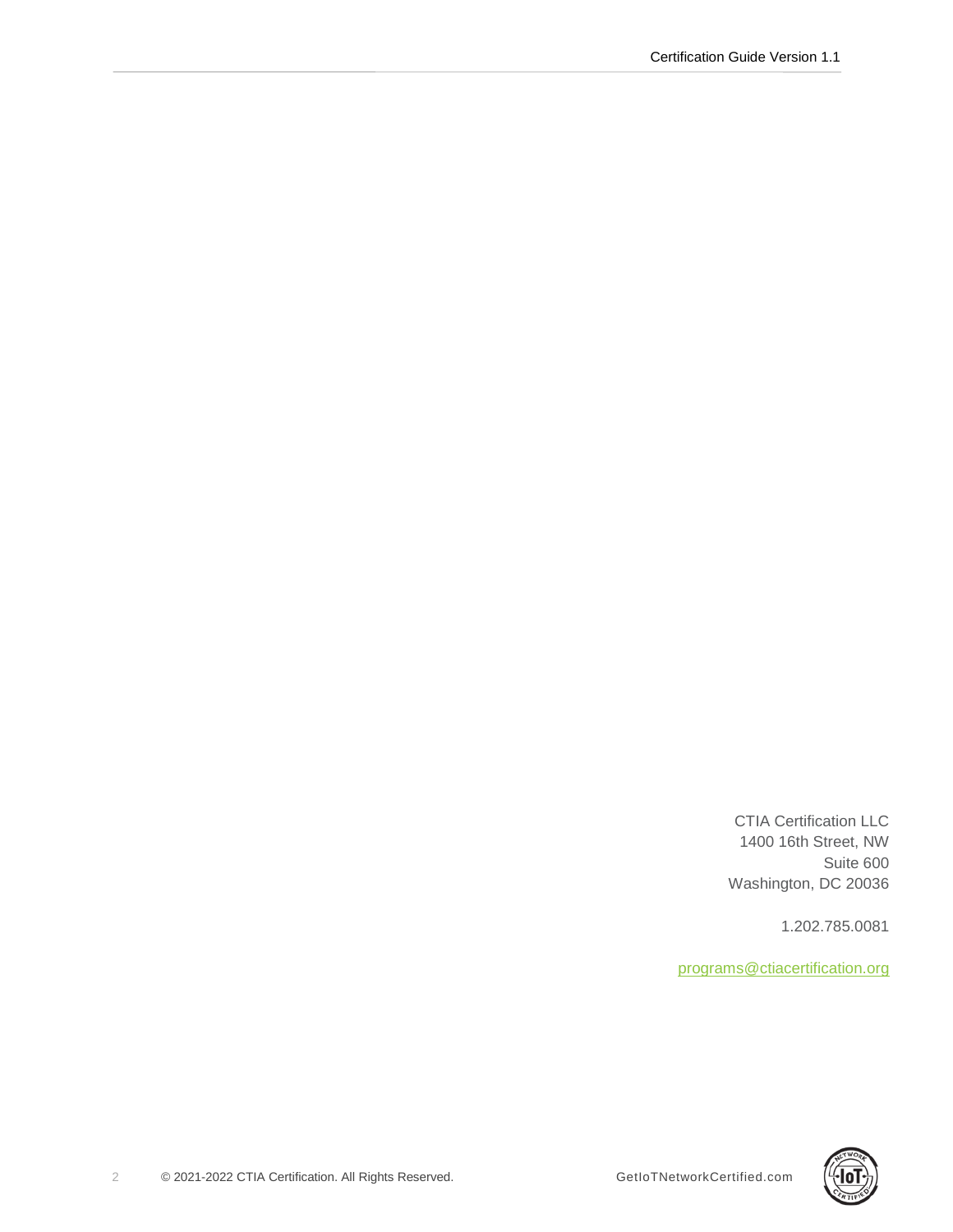# **Table of Contents**

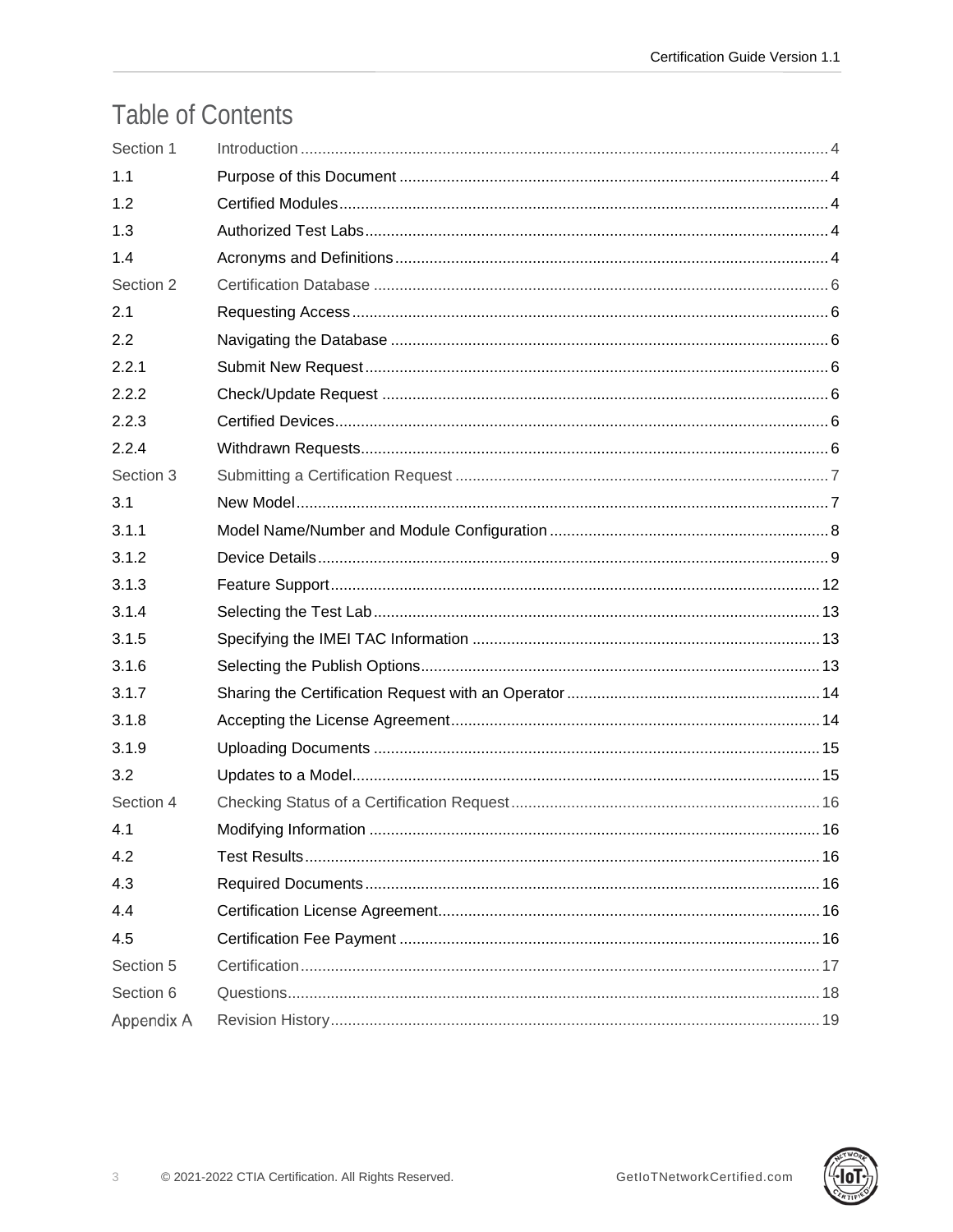# <span id="page-3-0"></span>**Section 1 Introduction**

The IoT Network Certified™ certification program allows device vendors to demonstrate compliance with globally recognized standards for cellular network connectivity of IoT devices. The process is customized for IoT applications, providing a streamlined and cost-effective pathway to certification. This is through the use of certified modules which take care of most of the requirements to achieve certification.

The program is built upon the [PTCRB certification program](https://www.ptcrb.com/) which has been certifying cellular-enabled devices since 1997. PTCRB certification processes are leveraged including the certification database and fully certified modules.

# <span id="page-3-1"></span>**1.1 Purpose of this Document**

This document describes the process to obtain IoT Network Certified certification for cellular-enabled IoT devices.

# <span id="page-3-2"></span>**1.2 Certified Modules**

You must use a certified module in order for your IoT device to be eligible for certification. The IoT Network Certified website provides a directory of fully certified modules you may incorporate into your device. Browse the directory [here](https://iotnetworkcertified.com/get-certified/#certified-module) to find one that meets your needs. You may wish to contact a module manufacturer to get more information and advice.

# <span id="page-3-3"></span>**1.3 Authorized Test Labs**

A directory of test labs authorized to conduct certification testing is provided on the IoT Network Certified website. Browse the directory [here.](https://iotnetworkcertified.com/test-labs/) You may wish to contact one or more labs to determine which one best meets your needs. Many labs have the capability to assist you with the overall certification process as well.

The test lab will determine what testing is required for your device. Because you are using a fully certified module, the additional testing required to achieve certification is typically limited to network performance, SIM card interface and radiated spurious emissions.

# <span id="page-3-4"></span>**1.4 Acronyms and Definitions**

Table 1.4-1 Acronyms and Definitions

| Acronym     | <b>Definition</b>                          |
|-------------|--------------------------------------------|
| <b>DUT</b>  | Device Under Test                          |
| ECO         | Engineering Change Order                   |
| GPS         | <b>Global Positioning System</b>           |
| <b>GSMA</b> | <b>GSM Association</b>                     |
| <b>HVAC</b> | Heating, Ventilation, and Air Conditioning |
| <b>HW</b>   | Hardware                                   |
| <b>IMEI</b> | International Mobile Equipment Identity    |

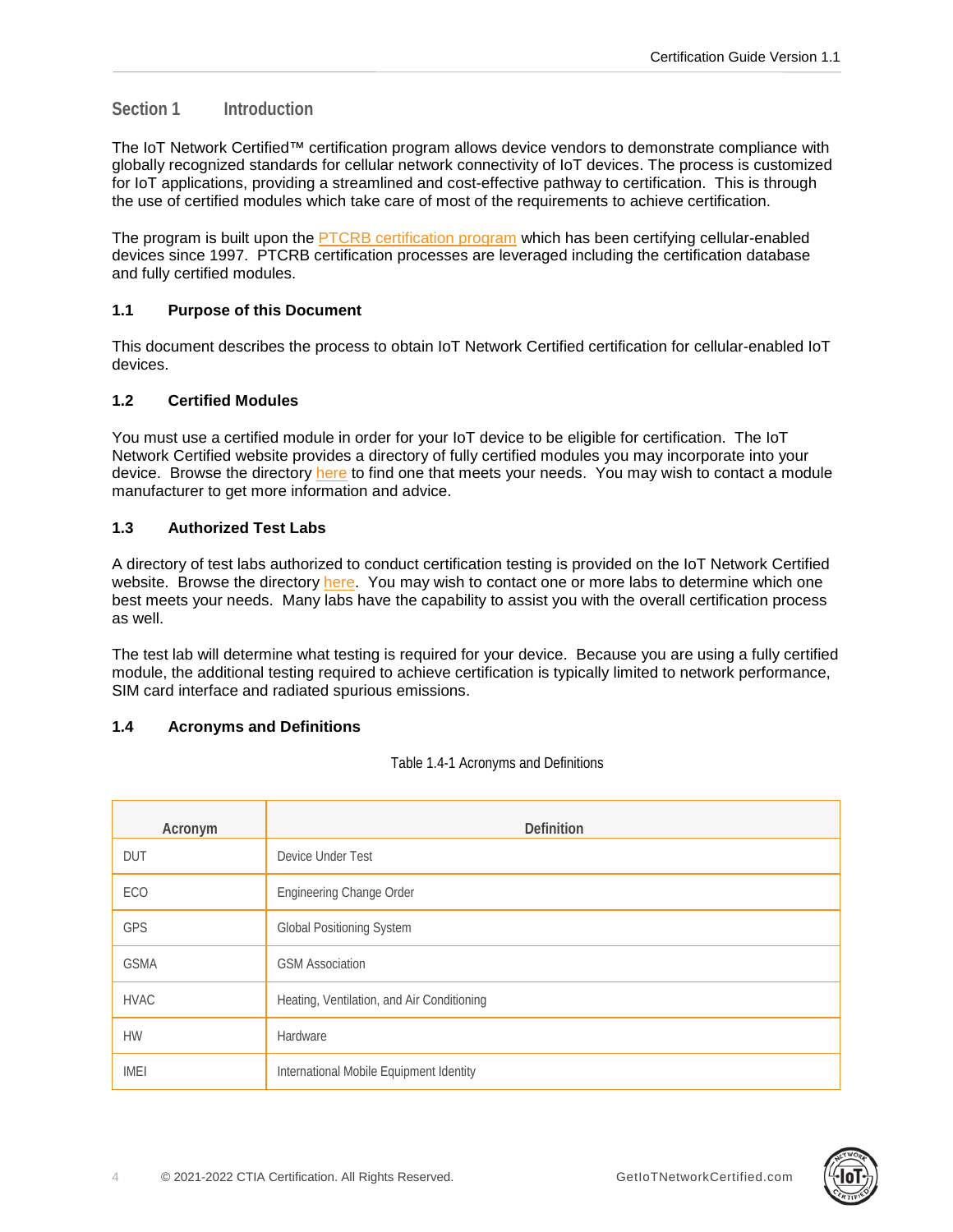| Acronym        | Definition                         |
|----------------|------------------------------------|
| $I \circ T$    | Internet of Things                 |
| mPERS          | Mobile Personal Emergency Response |
| <b>OBD</b>     | On-Board Diagnostics               |
| P <sub>O</sub> | Purchase Order                     |
| POC            | Point of Contact                   |
| <b>POTS</b>    | Plain Old Telephone Service        |
| SVN            | Software Version Number            |
| SW             | Software                           |
| <b>TAC</b>     | Type Allocation Code               |
| TCU            | <b>Telematics Control Unit</b>     |
| <b>WWAN</b>    | Wireless Wide Area Network         |

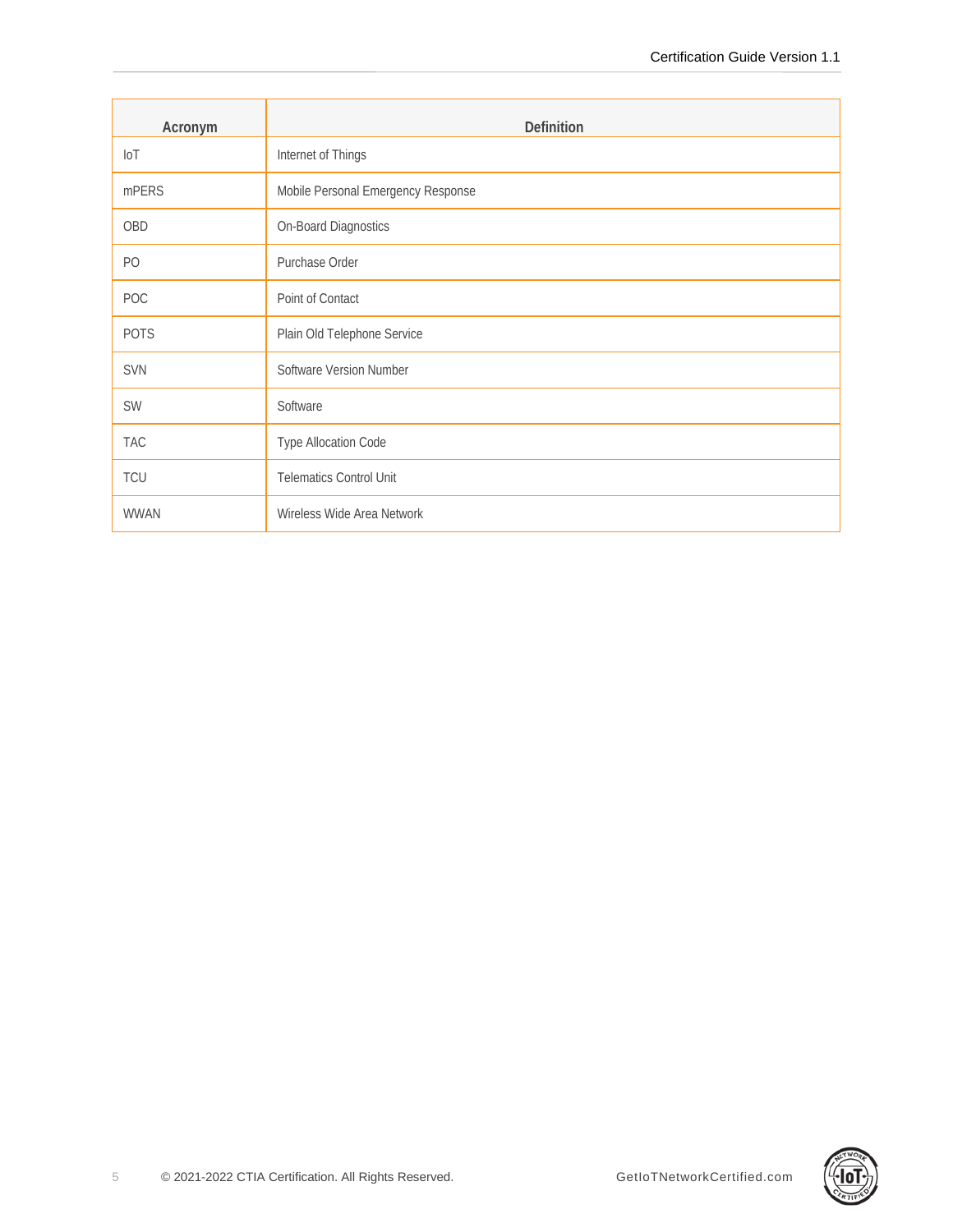# <span id="page-5-0"></span>**Section 2 Certification Database**

The process to obtain certification is managed by the PTCRB certification database. The database also stores the records of certified devices. You will need a database user account to get started.

# <span id="page-5-1"></span>**2.1 Requesting Access**

To get access to the PTCRB certification database go to [https://certify.ptcrb.com/,](https://certify.ptcrb.com/) select "New User Registration" and complete the form. The registration must be for a specific individual and the email address used to register must be from a valid company domain. User registration requests using webbased email addresses will not be accepted.

After the Certification Database Administrator verifies your access request with your company's primary point of contact for the PTCRB certification database, you will receive your username and password by email. If this is the company's first certification database access request, you will be appointed as the primary point of contact.

# <span id="page-5-2"></span>**2.2 Navigating the Database**

Once you have gained access to the PTCRB certification database and logged in with your username and password, you will see the "Certification Database" tab in the menu header. Within this menu the following items are relevant:

# <span id="page-5-3"></span>2.2.1 Submit New Request

<span id="page-5-4"></span>For submitting new certification requests.

2.2.2 Check/Update Request

<span id="page-5-5"></span>For checking and updating certification requests already submitted.

## 2.2.3 Certified Devices

For viewing all your certified devices. And for viewing all certified modules that you have the option to incorporate into your device.

## <span id="page-5-6"></span>2.2.4 Withdrawn Requests

For viewing any certification requests you have withdrawn.

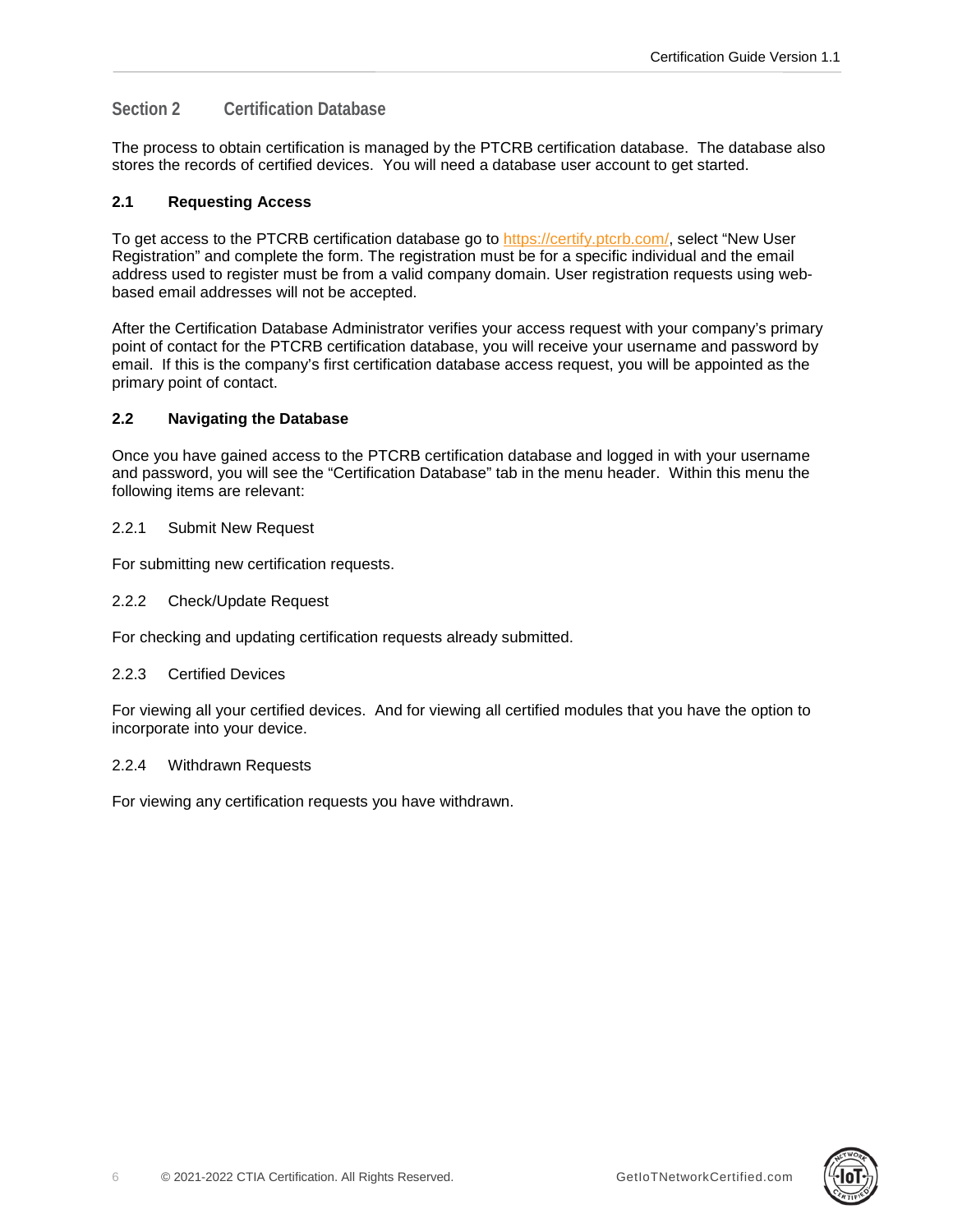# <span id="page-6-0"></span>**Section 3 Submitting a Certification Request**

Before submitting a new certification request, make sure you have collected some key pieces of information ahead of time:

- Talk to your module manufacturer to confirm the module configuration you should select for your certification:
	- Model name/number
	- HW and SW version
	- **SVN**
- Establish which test lab will be performing the certification testing
	- Make sure you are aware of the lab costs and certification timelines before assigning a certification request to the lab
- Make sure you have determined the model name/number of the device you will enter into the database
- Generate a PO number if your organization requires CTIA Certification to put that on the certification fee invoice
	- The certification fee is \$1,500 for an Initial certification request and \$1,000 for a Variant certification request

Every effort should be made to enter correct and accurate information into the database when submitting a certification request. Once the test lab accepts the certification request you will be unable to modify the information entered. If you find later that there are mistakes, first contact your test lab, as they are able to update much of this information as they process the certification request.

For any additional updates to your certification request information, please contact CTIA Certification at [support@ctiacertification.org.](mailto:support@ctiacertification.org)

# <span id="page-6-1"></span>**3.1 New Model**

• From the Certification Database tab, select "Submit New Request"





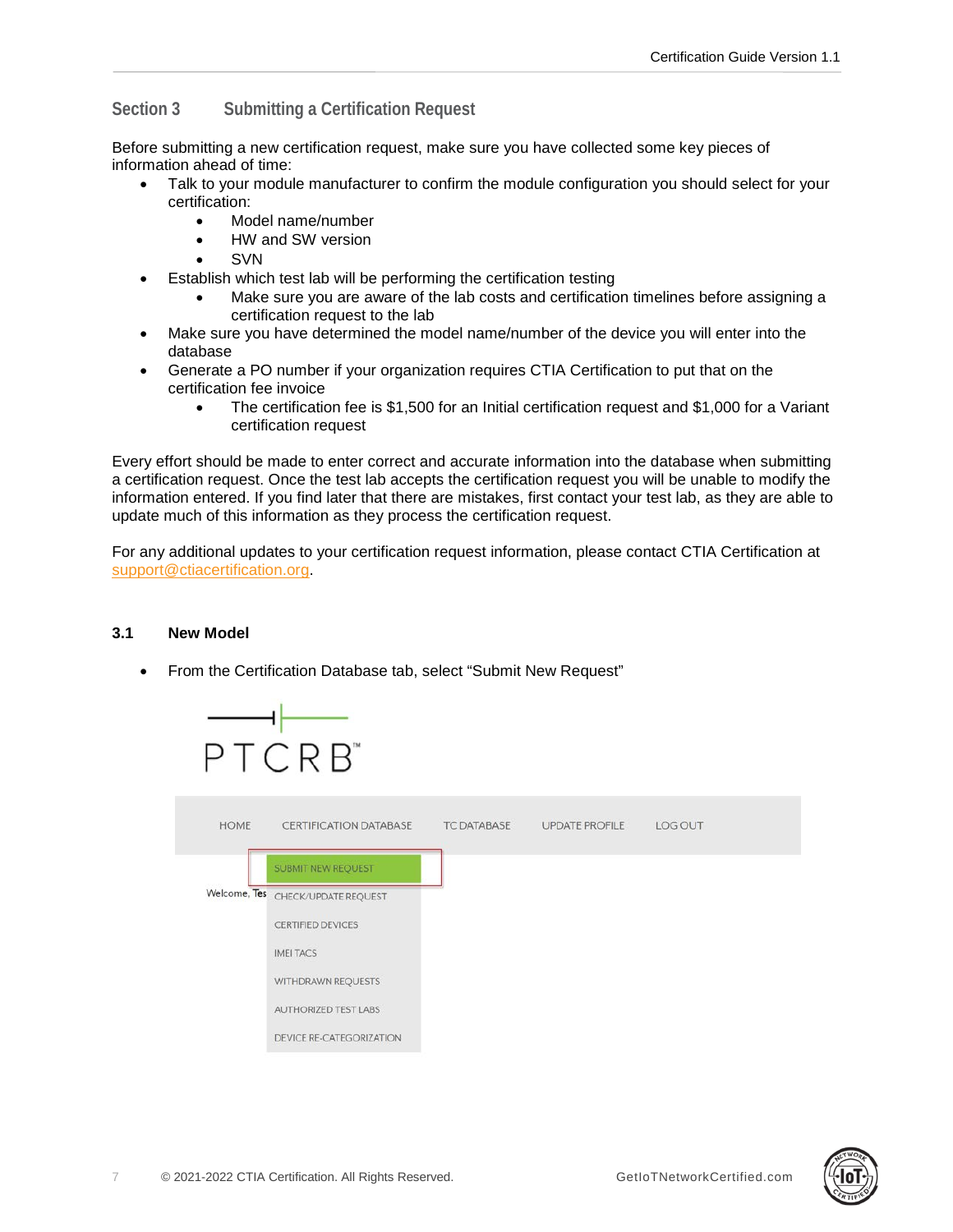- Select "Initial Certification Request" from the drop-down menu and then select "Continue"
	- If your device is similar to a previously submitted device, you may be able to leverage test results from that device and submit it as a "Variant Certification Request". Check with your test lab to verify.

home > submit new request

# **Submit New Request**

Please choose the type of request you would like to submit from the following options.

| <b>Request Type:</b> | <b>Initial Certification Request</b> | Continue >> |
|----------------------|--------------------------------------|-------------|
|                      | <b>Initial Certification Request</b> |             |
|                      | <b>Variant Certification Request</b> |             |
|                      | <b>ECO Certification Request</b>     |             |
|                      | <b>IMEI TAC Request</b>              |             |
|                      | <b>Test IMEI TAC Request</b>         |             |

- Select "No" in response to whether a PTCRB TAC Request has been submitted for this device
- Select "Integrated Device" under the Device Type option
- If your device contains more than one cellular (WWAN) module, indicate "Yes" for the question, "Does this device contain multiple WWAN modules?" If there is only one module, "No" should be selected.
- Indicate "Yes" for the question "Is this an IoT device?" You may then download the IoT Network Certified license agreement for review. Later, you will need to accept the terms and conditions of the agreement before the device can be certified.
- Select "Continue".

# **Initial Certification Request**

| Initech<br>Manufacturer<br>Has a PTCRB IMEI TAC Request been submitted for this model?<br>$OYes$ $ONo$<br>Device Type<br><b>Integrated Device</b><br>Does this device contain multiple WWAN modules?<br>$OYes$ $ONo$ |  | Is this an IoT device?<br>$\odot$ Yes $\bigcirc$ No |                                                                                                                                                                            |                                                            |
|----------------------------------------------------------------------------------------------------------------------------------------------------------------------------------------------------------------------|--|-----------------------------------------------------|----------------------------------------------------------------------------------------------------------------------------------------------------------------------------|------------------------------------------------------------|
|                                                                                                                                                                                                                      |  | $\overline{\phantom{a}}$                            | Download<br>When you submit your request, you will be asked to agree to the<br>certification license agreement terms and conditions before the device<br>can be certified. | <b>IoT Network Certified ™</b><br><b>License Agreement</b> |
|                                                                                                                                                                                                                      |  | <b>Continue</b>                                     |                                                                                                                                                                            | Cancel                                                     |

- <span id="page-7-0"></span>3.1.1 Model Name/Number and Module Configuration
	- Enter the model name/number for your device. This is the reference by which the device will be certified.

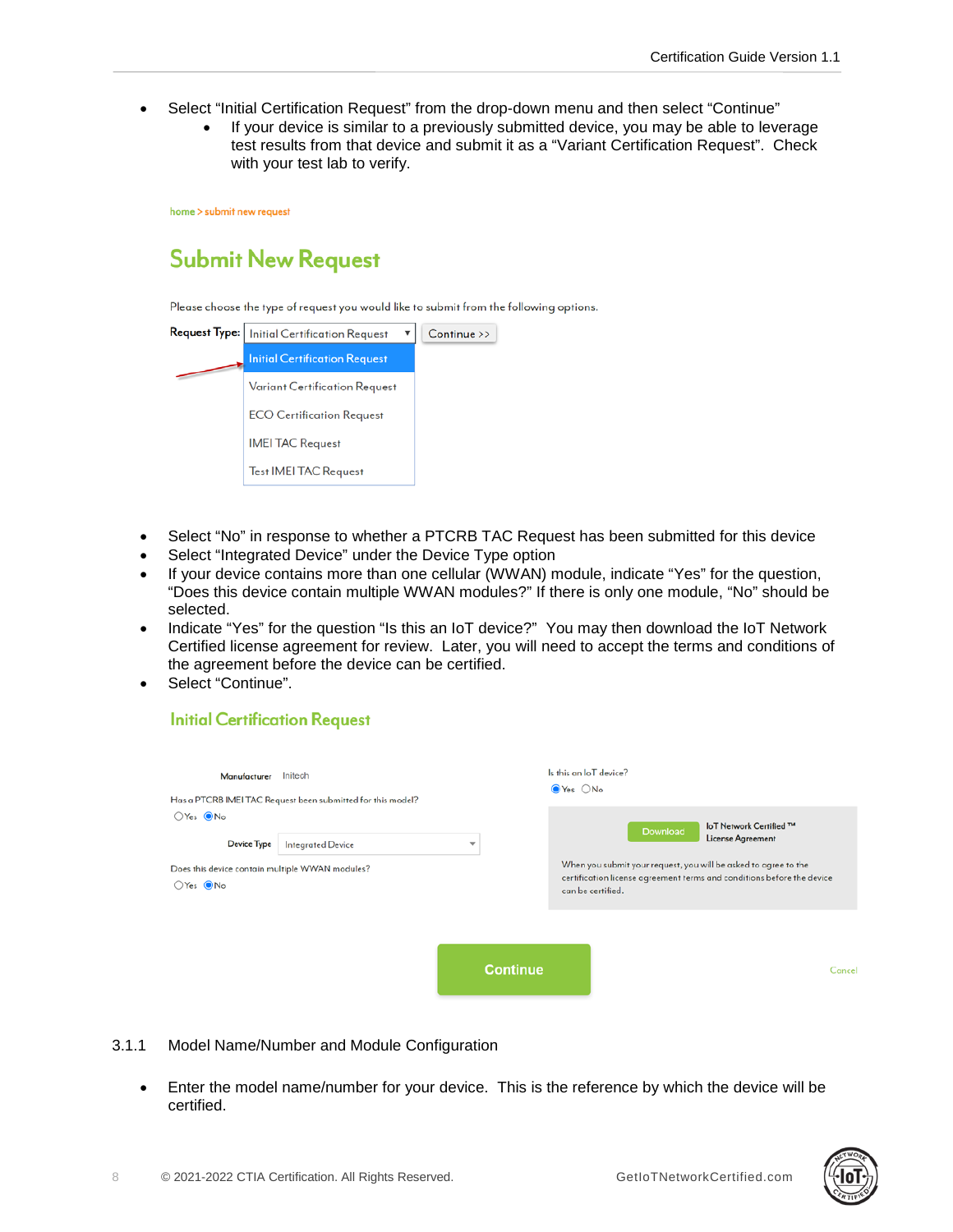*Note: this model name/number shall identify a single device; wild-card digits are not permitted for naming a device.*

- Optional: You may enter additional marketing name(s) in the optional Marketing Name field. Please enter each name as a separate entry and click "Add" to list each marketing name. Note that multiple marketing names shall all reference back to the same model name/number.
- Search for or select the module which is integrated in the device. And then select the radio button corresponding to the version of the module being integrated in your device.
- Select "Continue".

# **Initial Certification Request**

Please select the Module in your device and enter the Model Name/Number of your device.

| Manufacturer                               | Initech                  |                         |                                   |                    |
|--------------------------------------------|--------------------------|-------------------------|-----------------------------------|--------------------|
| <b>PTCRB IMEI TAC Request</b><br>Submitted | No                       |                         | Model Name/Number                 |                    |
| Device Type                                | <b>Integrated Device</b> |                         | <b>Marketing Name</b><br>Optional | <b>Add Another</b> |
| Multiple Modules No                        |                          |                         | <b>IoT</b> Device                 | Yes                |
| <b>Available Modules</b>                   |                          | $\overline{\mathbf{v}}$ |                                   |                    |
|                                            |                          |                         |                                   |                    |
| <b>Back</b>                                |                          | <b>Continue</b>         |                                   | Cancel             |

# <span id="page-8-0"></span>3.1.2 Device Details

- Review the "Device Characteristics" and check any that apply.
- Optional: You may upload a photo of your device to appear with the certification record.
- Identify the target market segments for your device. Multiple market segments may be selected by holding down the "Ctrl" key and selecting multiple options.
- Identify the device category by selecting from the options presented:
	- Alarm / Alarm Panel
	- Camera Body
	- Camera Dash
	- Camera Security
	- Camera Traffic
	- Camera Trail
	- Computer Handheld
	- Computer In Vehicle
	- Connected Button
	- Digital Signage
	- Drone
	- eBook Reader
	- Emergency Phone
	- **Gateway**
	- Gateway Vehicle
	- GPS Smart Antenna
	- Handheld Terminal

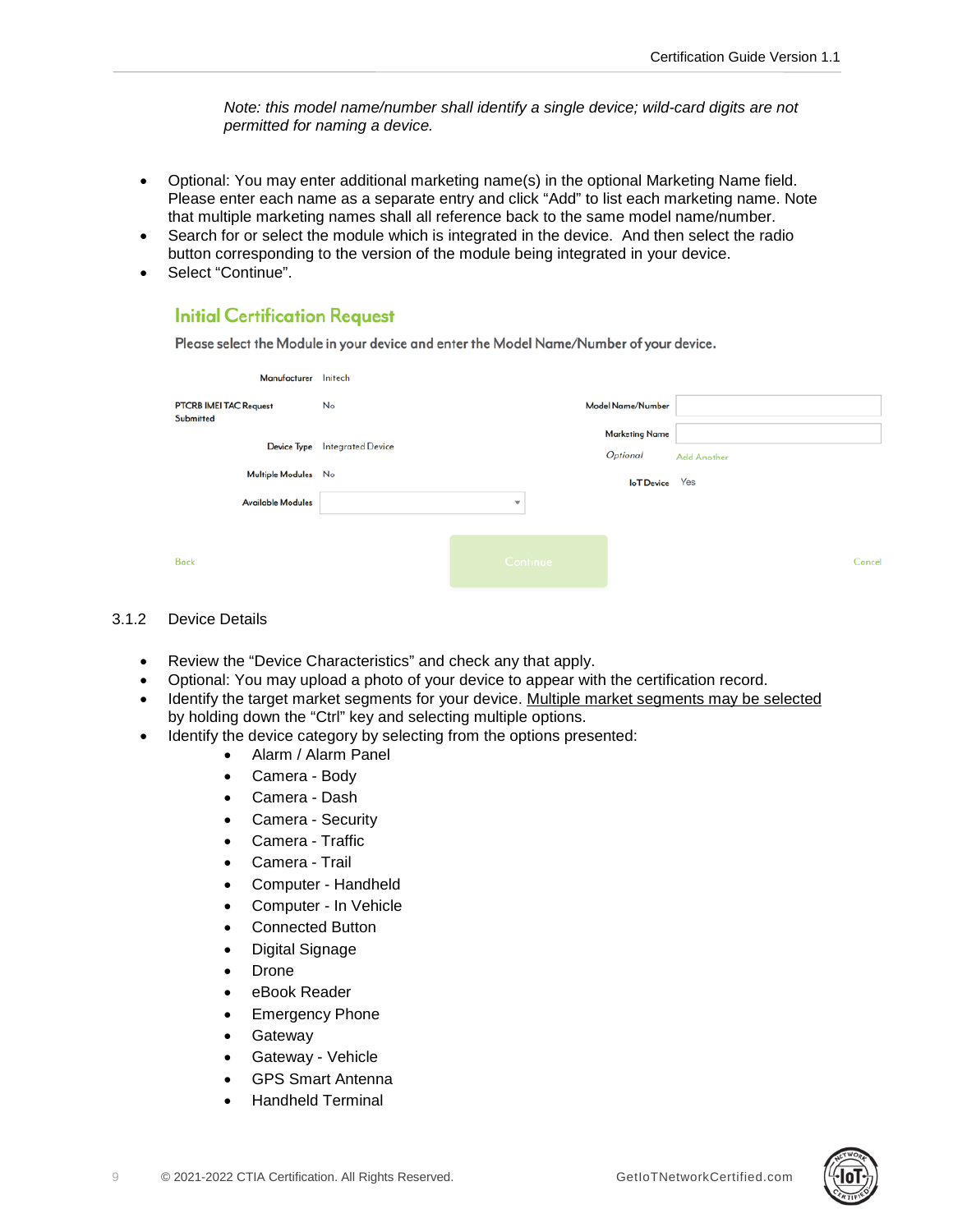- Hotspot
- HVAC
- Lighting Indoor
- Lighting Street
- Medical Telematics
- Meter Gas
- Meter Oil & Gas
- Meter Parking
- Meter Power
- Meter Water
- Modem Serial
- Modem Socket
- Modem USB
- mPERS
- OBD II
- Point of Sale
- POTS
- Remote Control Device
- Remote Monitoring Device
- Robot
- Router
- Rugged Handheld
- Sensor Commercial
- Sensor Environmental
- Sensor Industrial
- Smart Home Appliance
- Smart Home Smoke Detector
- Smart Home Thermostat
- Smart TV
- Speaker
- TCU Aftermarket Installed
- TCU Factory Installed
- Tracking Animal
- Tracking Asset
- Tracking People
- Tracking Vehicle
- Vending Telemetry
- Wearable Fitness
- Wearable Health
- Wearable Smart Glasses
- Wearable Smart Watch
- Select "Continue".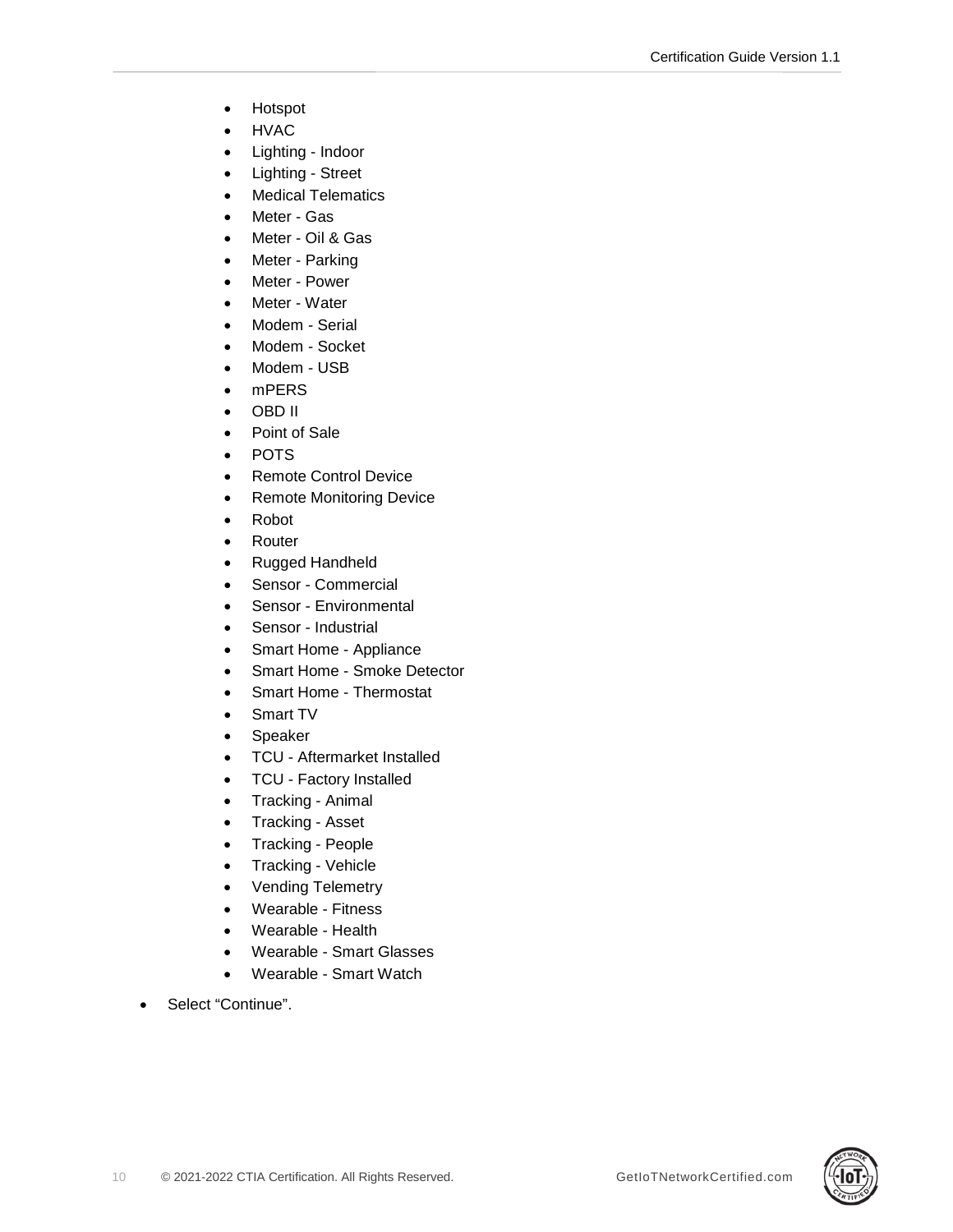| <b>Device Characteristics</b> | transaction.  | Transmits more than 100 kbytes in a                                                      |
|-------------------------------|---------------|------------------------------------------------------------------------------------------|
|                               | per day.      | On average, sends more than 24 transactions                                              |
|                               |               | Device & antenna intended to be installed in a<br>fixed orientation relative to horizon. |
| Device Photo                  | <b>Browse</b> | Optional                                                                                 |
| Market Segment(s)             |               |                                                                                          |
| <b>Device Category</b>        |               |                                                                                          |

• Review the technologies/bands information, which is inherited from the module you selected. Clicking on each technology will show the bands supported for that technology.

You may uncheck any bands not supported by your device. However, it is not possible to enable any band that was not certified in the module.

|      |                  | <b>Technologies/Bands</b> |                   |                                         |                                   |                                     |                   |                   |                 |            |
|------|------------------|---------------------------|-------------------|-----------------------------------------|-----------------------------------|-------------------------------------|-------------------|-------------------|-----------------|------------|
|      | <b>NR FRI SA</b> | NR FR2 NSA                | <b>NR FRI NSA</b> | <b>E-UTRA LAA</b><br><b>DOWNLINK CA</b> | <b>E-UTRA CA</b><br><b>UPLINK</b> | <b>E-UTRA CA</b><br><b>DOWNLINK</b> | <b>E-UTRA TDD</b> | <b>E-UTRA FDD</b> | <b>UMTS FDD</b> | <b>GSM</b> |
|      | 10/10<br>5G      |                           | 4/4               | 25/25                                   | 3/3                               | 170 / 170                           | 9/9               | 21/21             | 6/6             |            |
|      |                  |                           |                   |                                         |                                   |                                     |                   |                   |                 |            |
|      | Matched (10)     |                           |                   |                                         |                                   |                                     |                   |                   |                 |            |
|      | Clear            | 2n2                       |                   | $\blacksquare$ n5                       | $\nabla$ n7                       |                                     | 25                |                   | 2 n38           |            |
|      |                  | $\sqrt{1}$ n41            |                   | $\blacksquare$ n66                      | $\sqrt{ }$ n71                    |                                     | $\sqrt{2}$ n77    |                   | $\n  n78\n$     |            |
|      |                  |                           |                   |                                         |                                   |                                     |                   |                   |                 |            |
|      |                  |                           |                   |                                         |                                   |                                     |                   |                   |                 |            |
| Back |                  |                           |                   |                                         |                                   | Continue                            |                   |                   |                 | Cancel     |

• Identify whether your device has its own regulatory approval ID or is using the module's regulatory approval ID. If using your own regulatory approval ID, enter the ID and select "Add".

#### **Regulatory Approval IDs:**

© This device has its own Regulatory Approval IDs

 $\bigcirc$  This device is using the module's Regulatory Approval IDs

| Type         |  | <b>Issuing Country</b> |     |  |
|--------------|--|------------------------|-----|--|
| $FCCID \vee$ |  | United States          | Add |  |

• Enter the HW and SW versions of your device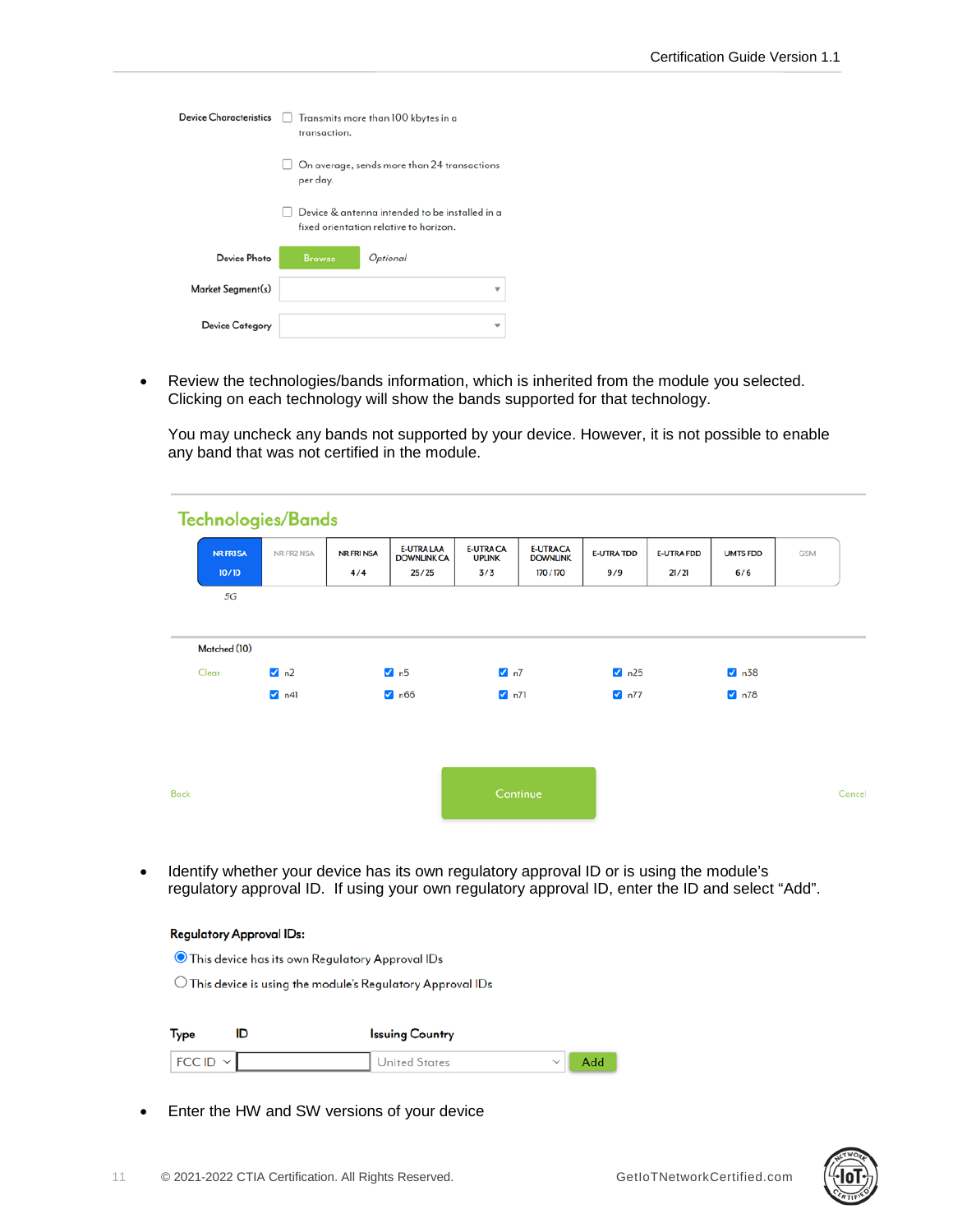- Note that the SW and HW version of the integrated device seeking certification should not be the same as the module versions
- If your integrated device does not have integration level SW, indicate a SW version of "0".

| <b>HW Version:</b> |  |
|--------------------|--|
| <b>SW Version:</b> |  |

- The POC will auto populate based on the user entering the request. Add the billing contact information for the certification fee.
- If a PO number is required in order to process the certification fee invoice and payment, enter a PO number and this will be listed in the invoice. If the PO number is not available yet, this can be added later after the request is submitted.
- Once the invoice is generated, CTIA Certification will send a notification email to the POC and the listed billing contact.
- Select "Continue".

| Point of Contact (POC):      |                                |
|------------------------------|--------------------------------|
| <b>POC E-mail:</b>           |                                |
| <b>POC Phone:</b>            |                                |
| <b>Billing Company Name:</b> |                                |
| <b>Billing Address:</b>      | Enter formated billing address |
|                              |                                |
|                              |                                |
| <b>Billing POC:</b>          |                                |
| <b>Billing POC Phone:</b>    |                                |
| <b>Billing POC E-mail:</b>   |                                |
| Purchase Order # (if         |                                |
| applicable):                 |                                |
|                              | Continue                       |

### <span id="page-11-0"></span>3.1.3 Feature Support

- Features supported by the module selected shall already be checked when you reach this page.
- Many features must carry over to the IoT device; those are shown with shaded text.
- Select from the remaining any additional features supported by the device.
- Select "Continue".

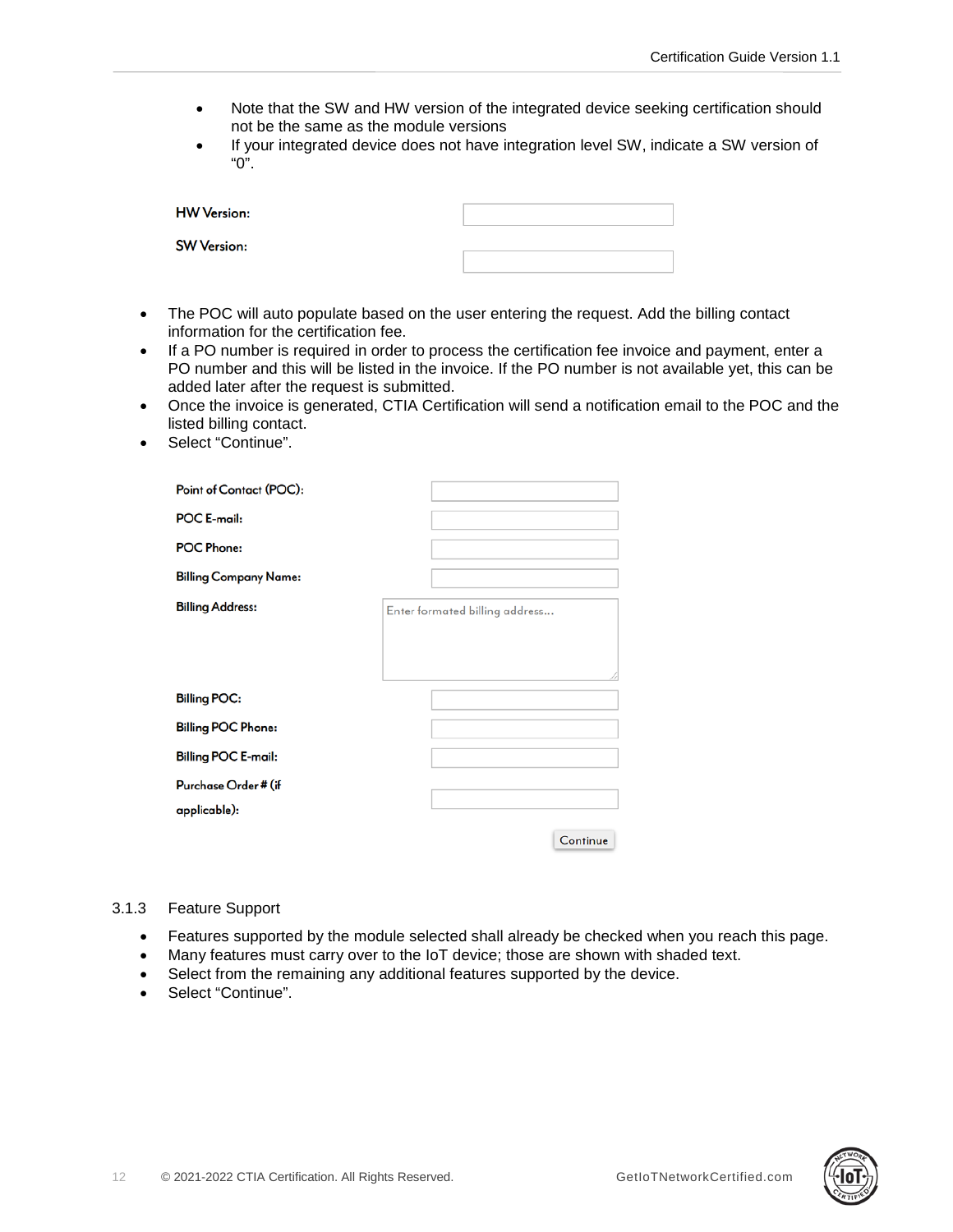# <span id="page-12-0"></span>3.1.4 Selecting the Test Lab

- From the drop-down list, select the test lab who will be performing the certification testing. Contact should have been made with lab prior to entering the certification request in the database.
- Select the point of contact at the lab if known, otherwise select "All"
- Optional: If your target operator(s) require [cybersecurity certification](https://ctiacertification.org/program/iot-cybersecurity-certification/) testing, you may select this optional test at this time.
- Select "Continue".

Please select a lab and point of contact for the testing.

| Primary Lab   | Point of<br><b>Contact</b> |
|---------------|----------------------------|
| Please Select | Please select a lab.       |

 $\Box$  Please check this box if Cybersecurity Certification Testing is required. (Optional)

Continue

## <span id="page-12-1"></span>3.1.5 Specifying the IMEI TAC Information

- You may use the module's IMEI TAC if your production will not exceed 100,000 units. In this case, select the option for using the module's TAC and select the appropriate module TACs from the list displayed.
- If your production will exceed 100,000 units, a unique TAC is required. In this case, select from one of the other options and then then identify the TAC issuing body. If selecting PTCRB as the issuing body, please complete the additional information requested. There are GSMA fees for TAC allocation. Please see<https://imeidb.gsma.com/imei/tacallocation-termsandconditions> for details.

Please select the IMEI TAC you will be using for certified commercially available products.  $\bigcirc$  We are requesting a new TAC O We are ONLY using the module's TAC  $\bigcirc$  We are using the module's TAC AND requesting a new TAC

Select "Continue".

## <span id="page-12-2"></span>3.1.6 Selecting the Publish Options

- Once certified, your device will be published on both the IoT Network Certified website and the PTCRB website. You may choose to publish the device when it is certified, or to defer publication for up to 365 days after certification.
- For the PTCRB website you may choose how your device is listed on the public portion of the site:
	- o "Basic" includes the Manufacturer and Model Name/Number
	- o "Detailed" includes the Manufacturer, Model Name/Number, Supported Technologies and Frequency Bands, HW Version, SW Version

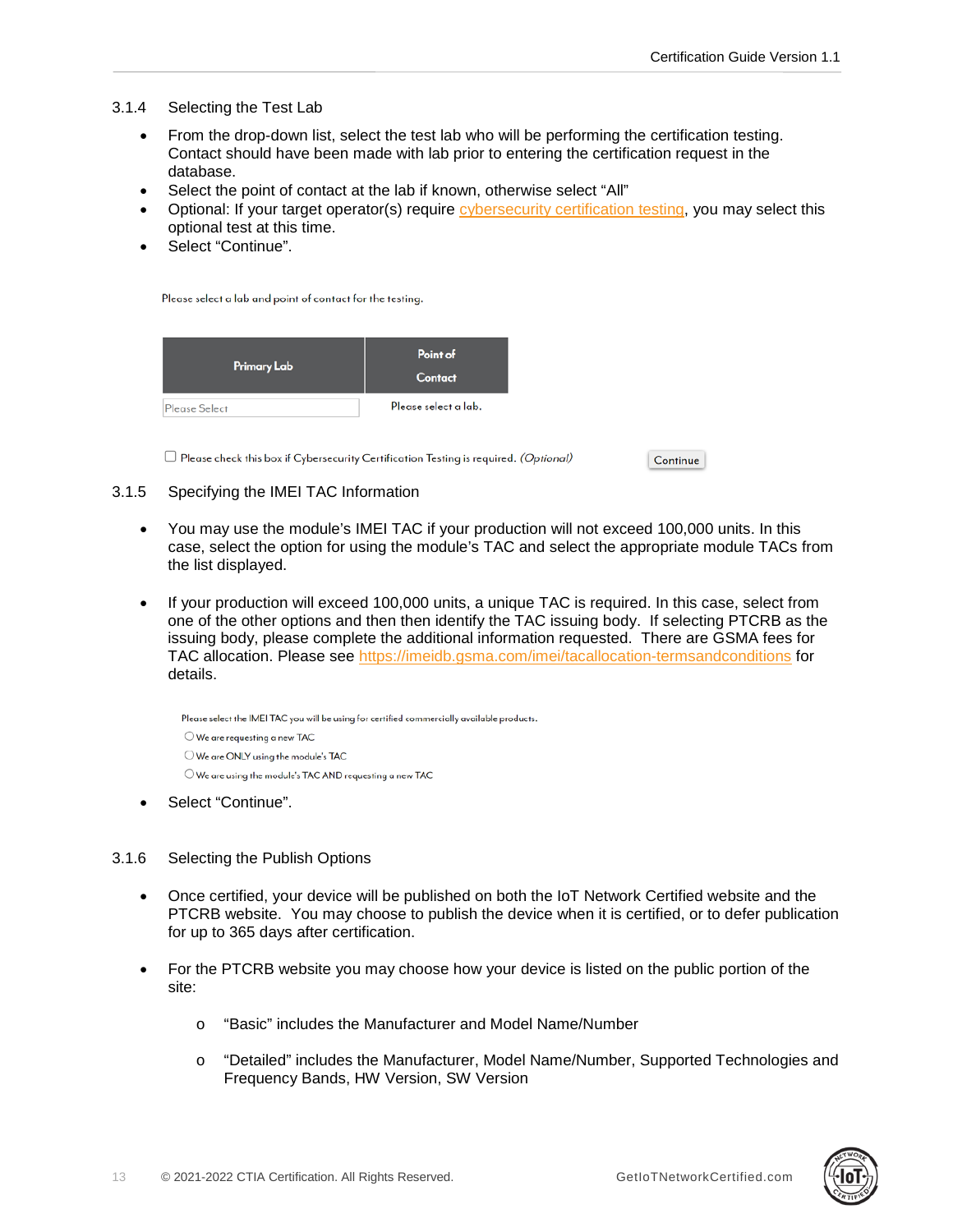### Select "Continue".

Please Select when the device shall be published on the PTCRB website and IoT Network Certified website.

| Publish when certified<br>$\bullet$                      |                                                                                            |                                                                                                                                                                |  |        |
|----------------------------------------------------------|--------------------------------------------------------------------------------------------|----------------------------------------------------------------------------------------------------------------------------------------------------------------|--|--------|
| $\bigcirc$ Publish                                       | days after certification                                                                   |                                                                                                                                                                |  |        |
|                                                          |                                                                                            |                                                                                                                                                                |  |        |
| PTCRB <sup>*</sup>                                       |                                                                                            |                                                                                                                                                                |  |        |
| Please select the amount of information to be published. |                                                                                            | Published Information                                                                                                                                          |  |        |
| O<br>Basic                                               | (Manufacturer and Model Name/Number)                                                       | (Manufacturer, Model Name/Number, Market Segment(s), Device Category, Module,<br>Technologies/Bands, Certification Date, HW Version, SW Version, Device Photo) |  |        |
| $\bullet$<br>Detailed                                    | (Manufacturer, Model Name/Number, Supported<br>Technologies/Bands, HW Version, SW Version) |                                                                                                                                                                |  |        |
|                                                          |                                                                                            | <b>Continue</b>                                                                                                                                                |  | Cancel |

- <span id="page-13-0"></span>3.1.7 Sharing the Certification Request with an Operator
	- On the next screen, you will be able to check the box next to any operator(s) you would like to grant access to view your certification request (and any subsequent ECOs of this device model) while the submission is in pending status (prior to being certified).
	- You may also modify this selection at any time once you have submitted your certification request.
- <span id="page-13-1"></span>3.1.8 Accepting the License Agreement
	- The certification license agreement must be accepted prior to certification. You may choose to accept the agreement now are come back later to accept it.

| <b>IoT NETWORK CERTIFIED™ LICENSE AGREEMENT</b>                                                                                                              |
|--------------------------------------------------------------------------------------------------------------------------------------------------------------|
| l understand and acknowledge that my company agrees to the terms and conditions of the certification license agreement for the specified device shown above. |
| Please review the agreement and accept below.                                                                                                                |
|                                                                                                                                                              |
| laccept the license agreement terms and conditions.                                                                                                          |
| I will accept the license agreement terms and conditions later. I understand that this device will not be certified until it is accepted.                    |
|                                                                                                                                                              |
|                                                                                                                                                              |
|                                                                                                                                                              |
| <b>Submit</b>                                                                                                                                                |
|                                                                                                                                                              |
| Select "Submit" to submit your certification request. Your selected test lab will be notified that                                                           |

• Select "Submit" to submit your certification request. Your selected test lab will be notified that they have a certification test request to review and accept. Once accepted, they may begin testing the device.



Cancel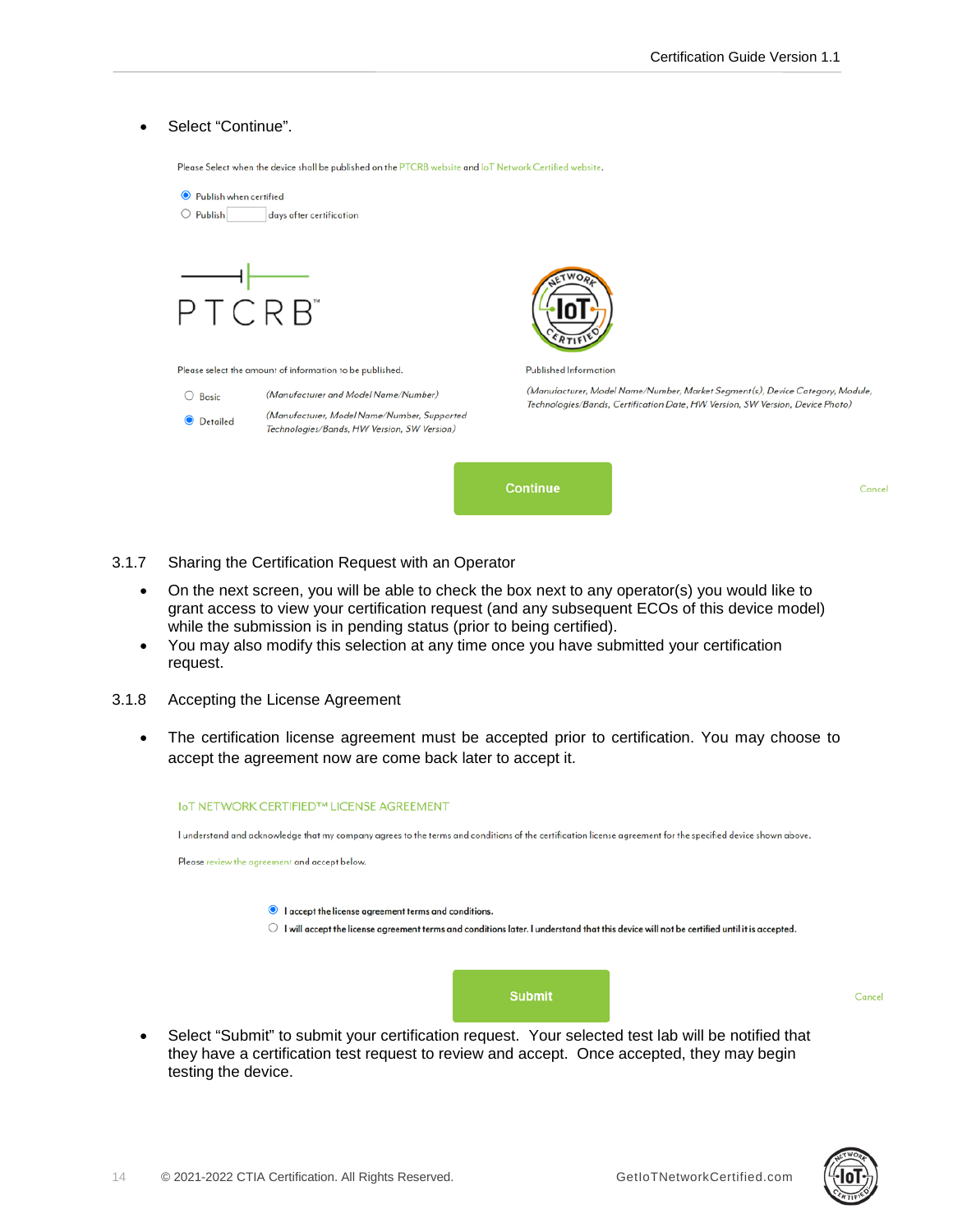# <span id="page-14-0"></span>3.1.9 Uploading Documents

- A product description is required for the certification request. This can be any document, such as a product brochure, describing the device and referencing the manufacturer name and model name/number of the device. You may upload the document now or come back later to do so.
- If you indicated that your device contains multiple radio (WWAN) modules, a "Description of Multiple Modules Implementation" is also required. This document shall:
	- o Identify how many modules are in the device
	- o Identify the module makes, model names/numbers, and SW versions
	- o Indicate whether the modules have a dedicated antenna or share an antenna
	- o Indicate whether the modules can transmit simultaneously

# <span id="page-14-1"></span>**3.2 Updates to a Model**

Certification applies to a specific combination of HW and SW versions for the device. If you would like to certify a different combination of HW and SW an ECO certification request should be submitted.

- From the Certification Database tab, select "Submit New Request"
- Select "ECO Certification Request" from the drop-down menu
- Select "Continue"

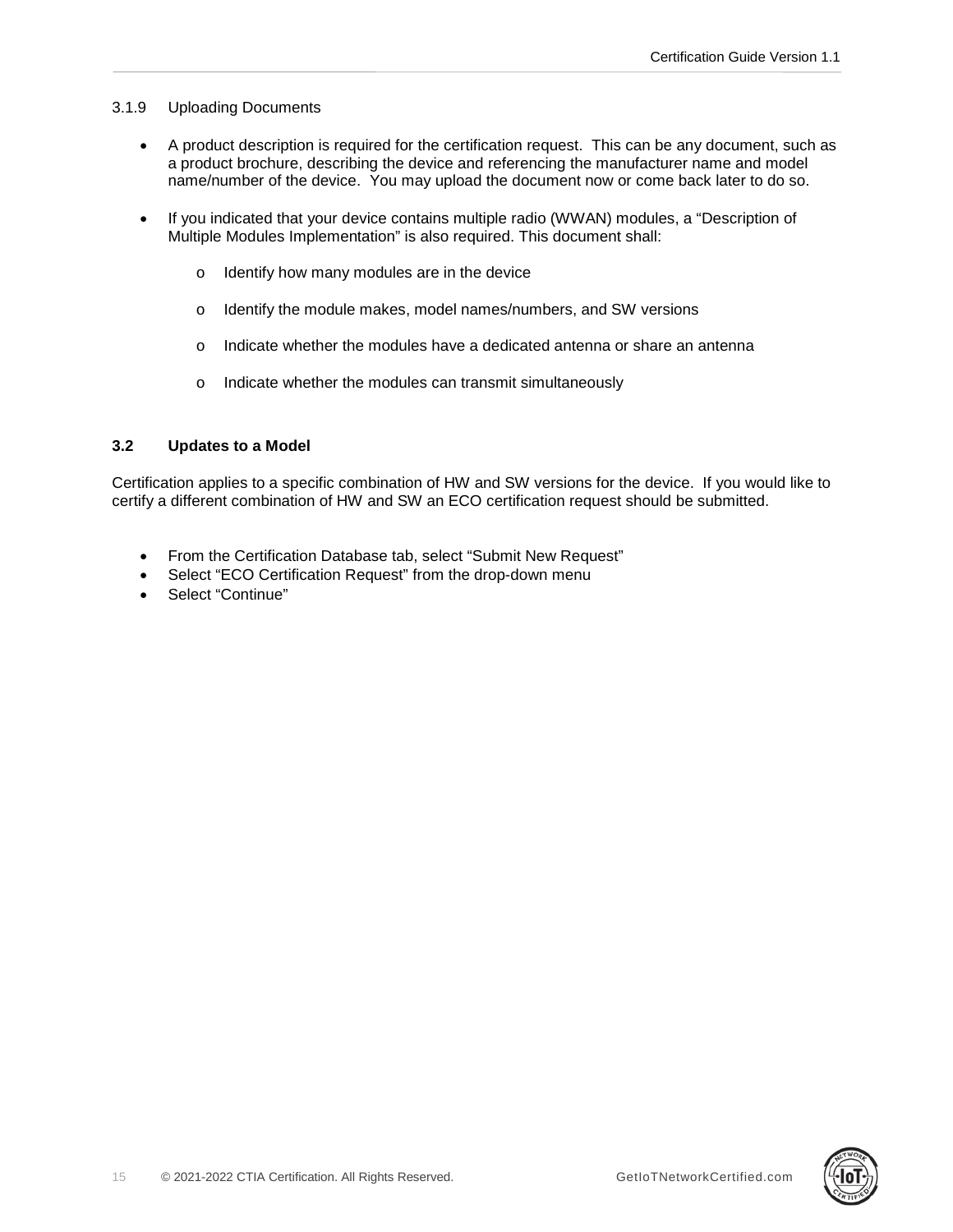# <span id="page-15-0"></span>**Section 4 Checking Status of a Certification Request**

After your certification request is submitted, you can check its status by logging into the certification database. From the Certification Database tab, select "Check/Update Request". Select the appropriate request # to view the request.

# <span id="page-15-1"></span>**4.1 Modifying Information**

- Once the test lab accepts the request for testing, you will be unable to modify the certification request information. If you find that there are mistakes, first contact the test lab, as they are able to update much of this information as they process the certification request.
- For any additional updates to your certification request information, please contact CTIA Certification at [support@ctiacertification.org.](mailto:support@ctiacertification.org)

# <span id="page-15-2"></span>**4.2 Test Results**

• The test lab will upload completed test results to the certification database. You can see the test results on the first page of the certification request. Once all required test results are upload and approved by CTIA Certification you will see "TEST REPORT(S) APPROVED" marked as complete on the Requirements Checklist located on the second page of the certification request.

# <span id="page-15-3"></span>**4.3 Required Documents**

• If you have not yet uploaded the required documents, you may do so at any time on the second page of the certification request.

## <span id="page-15-4"></span>**4.4 Certification License Agreement**

• If you have not yet accepted the certification license agreement terms and conditions, you may do so at any time on the second page of the certification request.

## <span id="page-15-5"></span>**4.5 Certification Fee Payment**

- The invoice for the certification fee will be automatically generated as soon as the test lab accepts the request for testing. Once the invoice is available, you will receive a notification via email. The invoice can be downloaded from the PAYMENT RECEIVED section of the Requirements Checklist. Please contact CTIA Certification at [support@ctiacertification.org](mailto:support@ctiacertification.org) with any questions.
- Lab testing fees are not included in this invoice and are determined independently by the test lab.

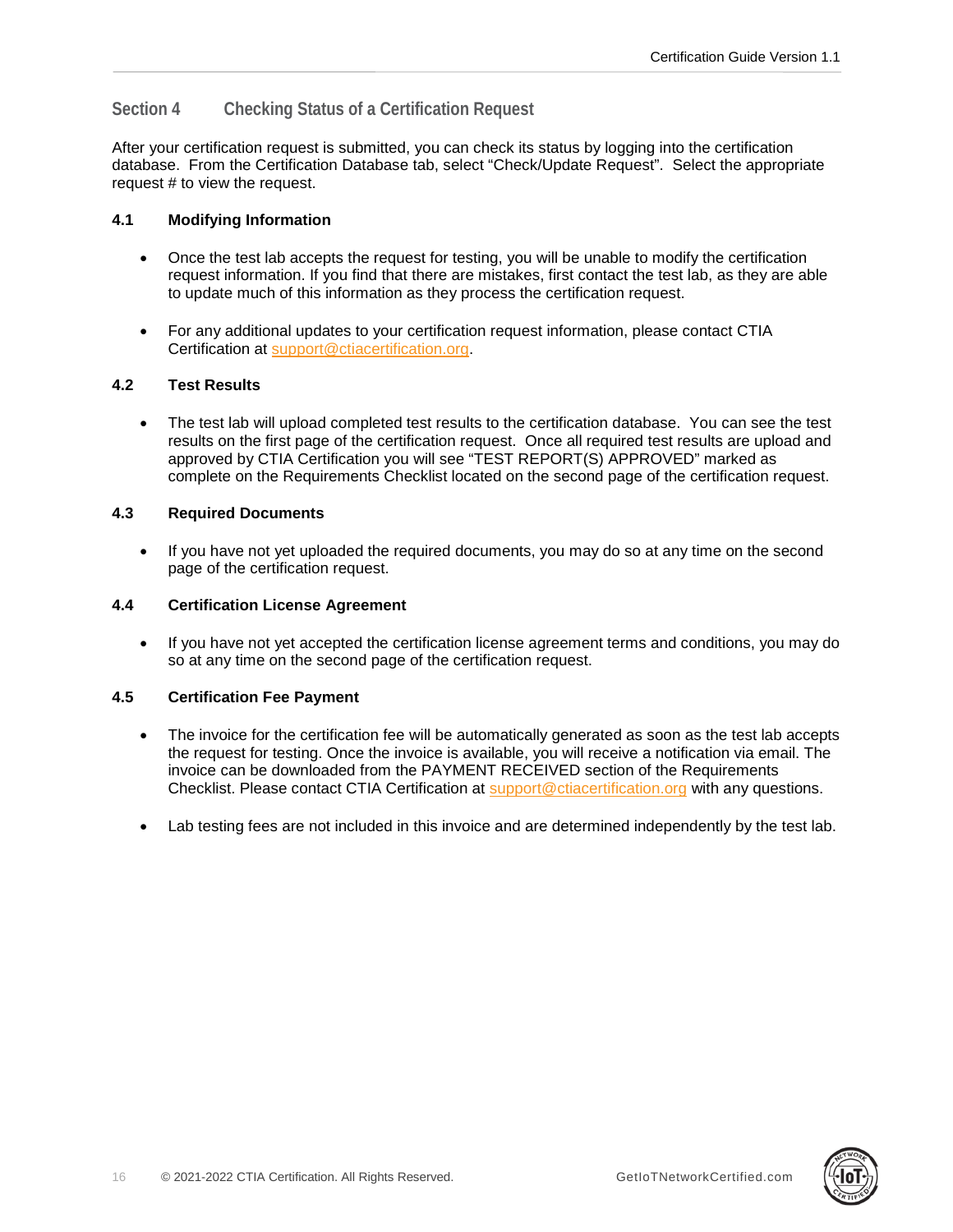# <span id="page-16-0"></span>**Section 5 Certification**

Once all certification requirements are met your device will be certified. You can check status of the requirements by viewing the Requirements Checklist as described in [Section 4](#page-15-0) of this document.

Once certified, you may download a certification certificate and certification logo files. From the Certification Database tab, select "Certified Devices".

Congratulations!

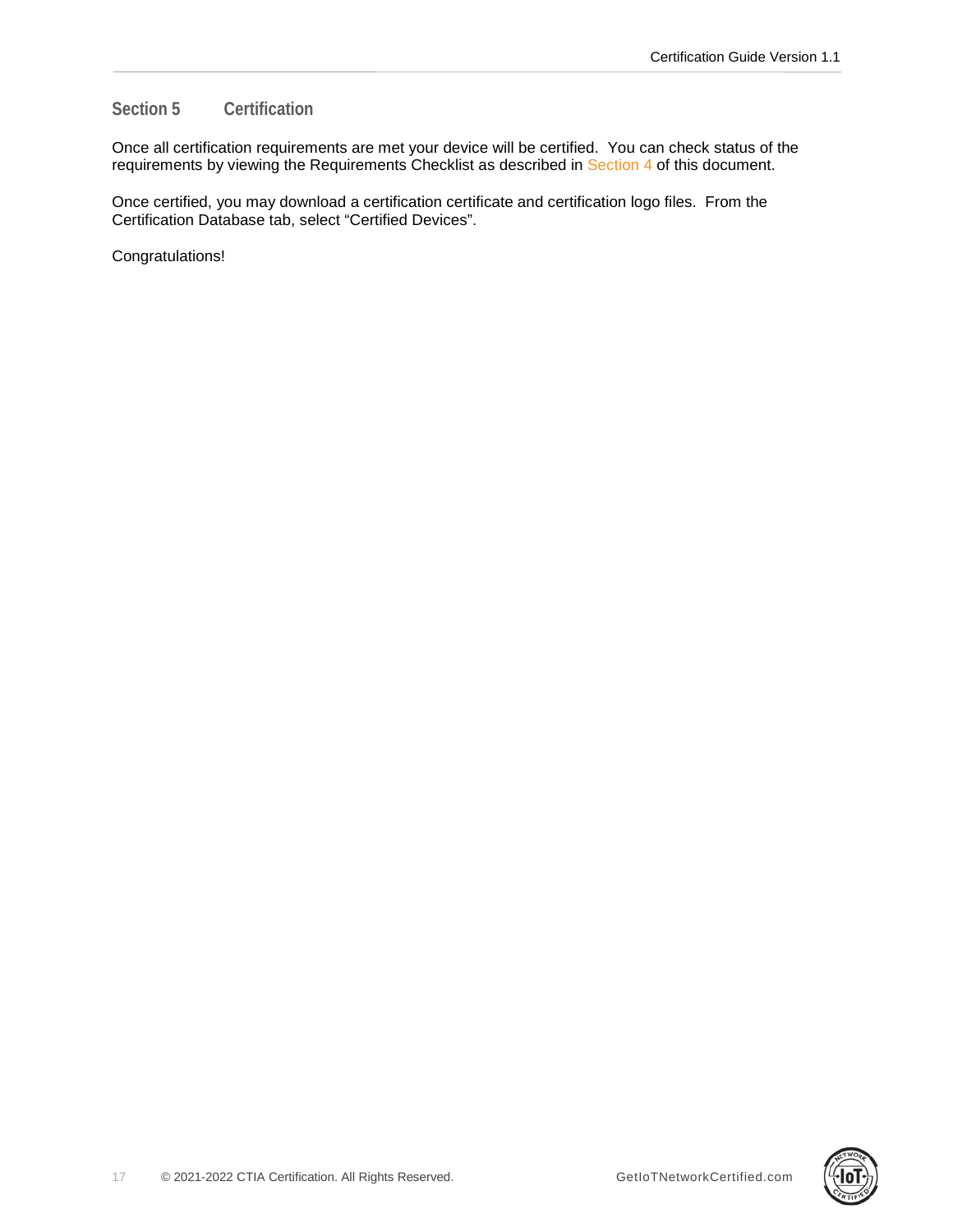# <span id="page-17-0"></span>**Section 6 Questions**

If you have any questions, please contact CTIA Certification at **support@ctiacertification.org** and one of the certification team members will be happy to assist. If your question is about a specific certification request, please provide the request number in your email to locate it more quickly.